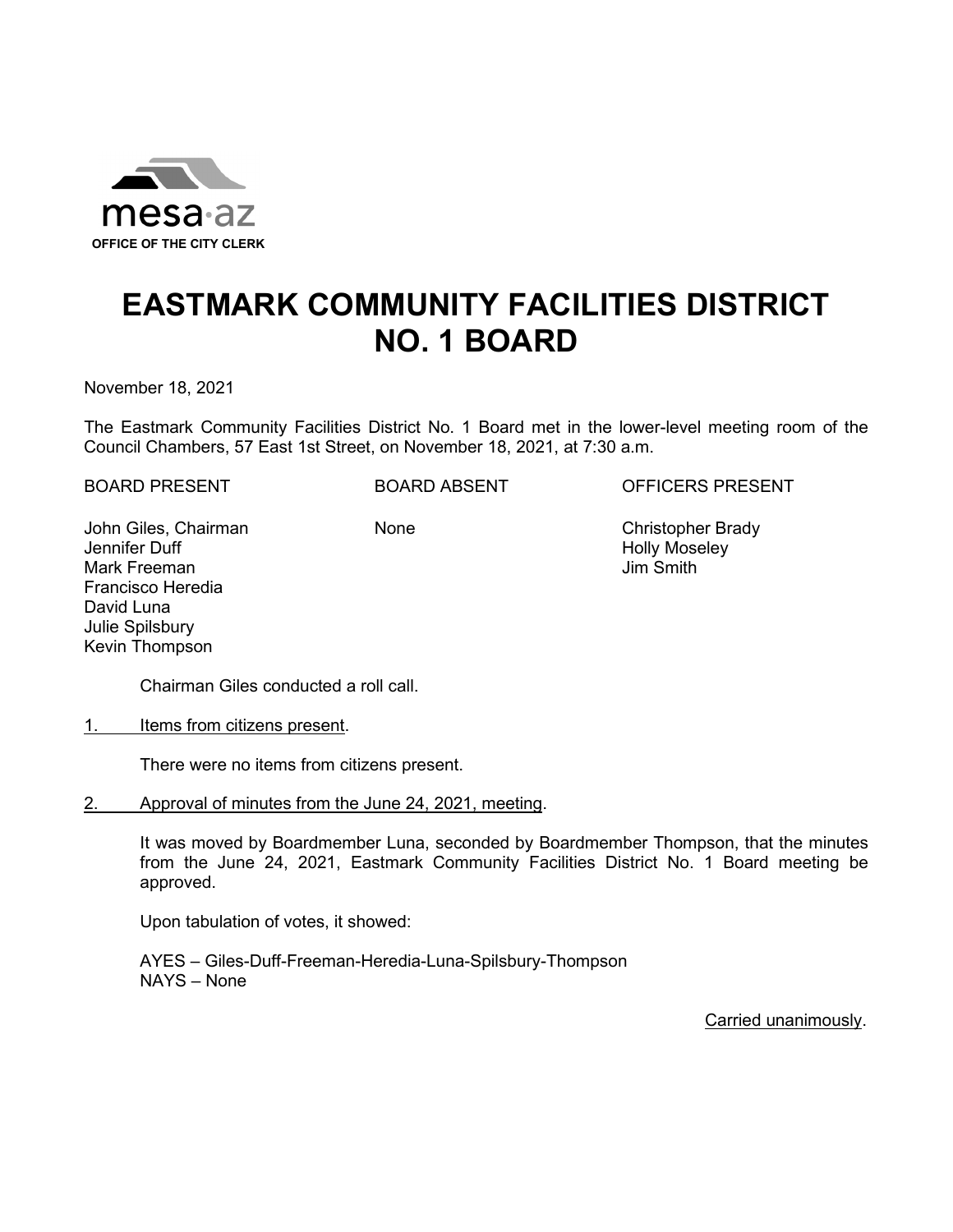## 3. Conduct a public hearing on the following feasibility report:

3-a. Conduct a public hearing on the feasibility report for a proposed project to be financed by the issuance of general obligation bonds of the Eastmark Community Facilities District No. 1.

Chairman Giles stated that this was the time and place for a public hearing relating to the feasibility report for a proposed project to be financed by the issuance of general obligation bonds of the Eastmark Community Facilities District No. 1.

There being no citizens present wishing to speak on this issue, the Chairman declared the public hearing closed.

## 4. Take action on the following resolutions:

4-a. Approving the feasibility report relating to the acquisition and financing of certain improvements benefiting the Eastmark Community Facilities District No. 1; declaring its preliminary intention to issue general obligation bonds in an amount not to exceed \$11,370,000, to finance the acquisition of certain improvements as described in the feasibility report and pursuant to the provisions of Title 48, Chapter 4, Article 6, Arizona Revised Statutes.

It was moved by Boardmember Luna, seconded by Boardmember Thompson, that Resolution No. CFD EM1 Res. 93 be adopted.

Upon tabulation of votes, it showed:

AYES – Giles-Duff-Freeman-Heredia-Luna-Spilsbury-Thompson NAYS – None

Chairman Giles declared the motion carried unanimously and Resolution No. CFD EM1 Res. 93 adopted.

4-b. Authorizing the issuance of the District's General Obligation Bonds, series 2021; approving the form and authorizing the execution and delivery of various documents related thereto; ratifying and approving a preliminary official statement and approving a final official statement relating to the bonds; levying an ad valorem tax on taxable property in the district; awarding the bonds to the purchaser thereof; appointing a registrar, transfer agent and paying agent for the bonds; and taking other actions securing the payment of and relating to the bonds.

It was moved by Boardmember Spilsbury, seconded by Boardmember Freeman, that Resolution No. CFD EM1 Res. 94 be adopted.

Upon tabulation of votes, it showed:

AYES – Giles-Duff-Freeman-Heredia-Luna-Spilsbury-Thompson NAYS – None